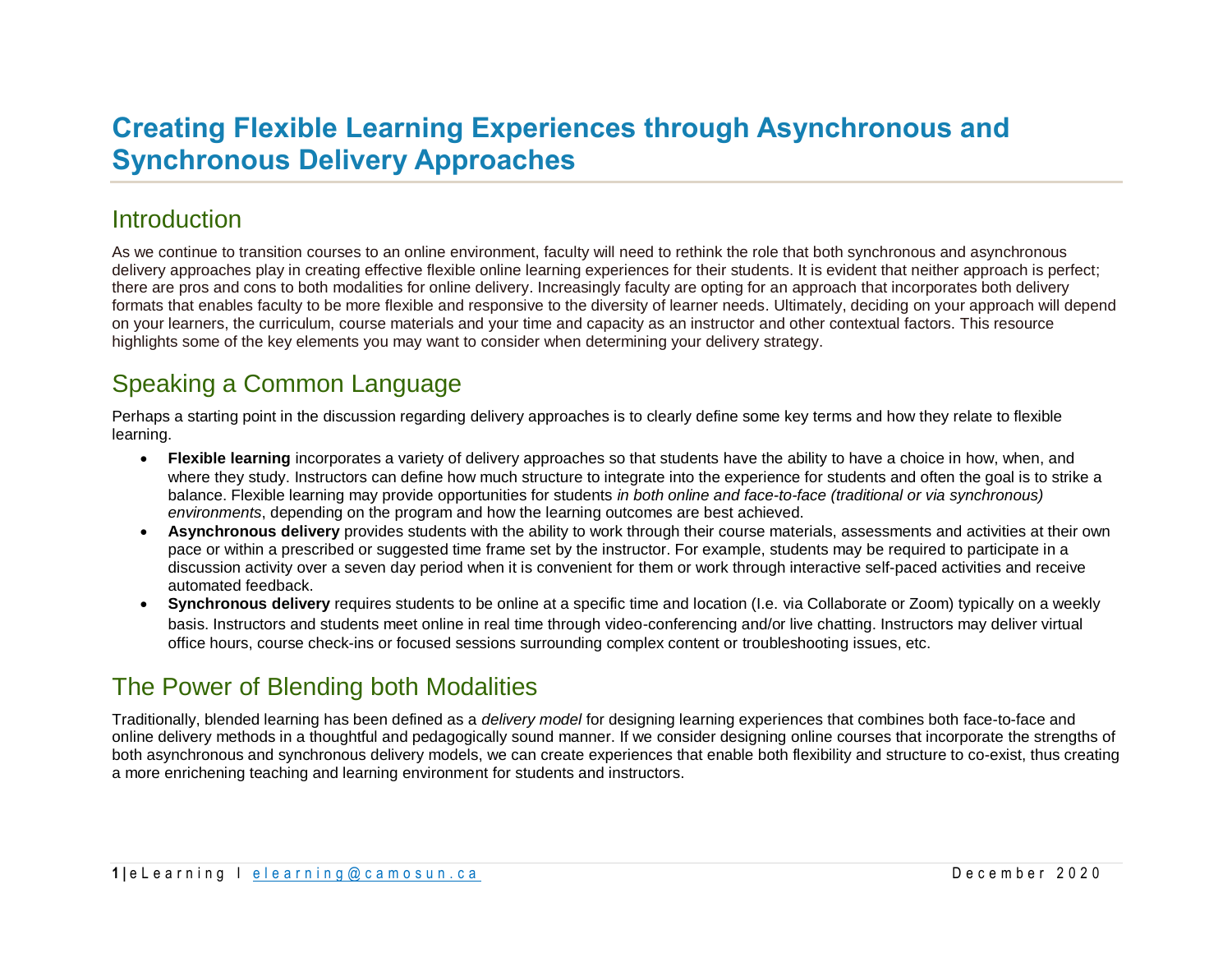The tables below highlight some of the opportunities and challenges both asynchronous and synchronous approaches have to offer as they relate to curriculum, learner needs, accessibility, flexibility and engagement. It ultimately provides a snapshot of how each approach can complement one another and how you may consider ways to integrate the best of both worlds. When reviewing the considerations – think about your current approach (what's working and what's not), student feedback and areas for potential fine tuning or development.

# Key Considerations – Asynchronous and Synchronous Delivery Approaches

#### 1. Curriculum and Discipline:

Analyze how the learning outcomes – both theoretical and tactical elements (physical skill demonstrations) are best achieved. Consider various ways to achieve the learning outcomes (Universal Design)?

| Delivery Approach                           | Opportunities                                                                                                                                                                                                                                                                                                                                                                                                                                                                                                                                                                                                                                                                                                                                                                                                                                                                                                                                                                                                | Challenges                                                                                                                                                                                                                                                                                                                                                                                                                                                                                                                                                                                                                                                                                                                                                                                                                                                       |
|---------------------------------------------|--------------------------------------------------------------------------------------------------------------------------------------------------------------------------------------------------------------------------------------------------------------------------------------------------------------------------------------------------------------------------------------------------------------------------------------------------------------------------------------------------------------------------------------------------------------------------------------------------------------------------------------------------------------------------------------------------------------------------------------------------------------------------------------------------------------------------------------------------------------------------------------------------------------------------------------------------------------------------------------------------------------|------------------------------------------------------------------------------------------------------------------------------------------------------------------------------------------------------------------------------------------------------------------------------------------------------------------------------------------------------------------------------------------------------------------------------------------------------------------------------------------------------------------------------------------------------------------------------------------------------------------------------------------------------------------------------------------------------------------------------------------------------------------------------------------------------------------------------------------------------------------|
| Curriculum & Design:<br><b>ASYNCHRONOUS</b> | Flexibility: Leverage activities that enable learners to<br>participate when it is convenient.<br>Tip: Set up activities that span across a period of<br>time (perhaps a week) to provide flexibility.<br><b>Universal Design:</b> Explore ways to address diversity in<br>your class. Provide different ways for learners to access<br>your materials and engage - I.e. alternative formats,<br>audio and/or text feedback. Provide learners with choice -<br>based on their needs.<br>Tip: Learn more about their needs early on and<br>adapt as you go (I.e. solicit feedback via<br>discussions, surveys and develop online learning<br>expectations collaboratively).<br>Review, Practice, Mastery: Provide video demos of<br>complex content and introduce low stakes practice<br>activities with automated feedback. Students can review<br>as they need to and refer back for future reference.<br>Tip: Over time, layer in interactivity - I.e. choose<br>your own adventure applications to enable | Time: Designing and developing interactive<br>asynchronous courses takes time, resources and<br>capacity.<br>Tip: Set up a conversation with an ID to get<br>started.<br><b>Immediacy:</b> Can be challenging to explain complex<br>concepts without the ability to ask questions or improvise<br>"on the fly".<br>Tip: Set up a Help Forum in discussions to<br>facilitate questions and encourage students to<br>respond if they know the answer (building<br>community and a dynamically growing FAQ for<br>the course).<br>Human Connection: Can feel isolating, boring and<br>disjointed if not thoughtfully designed with built in<br>opportunities for connecting with peers and instructors.<br>Tip: Layer in opportunities for students to connect<br>and create student driven content, build/adapt<br>activities and contribute assessment questions. |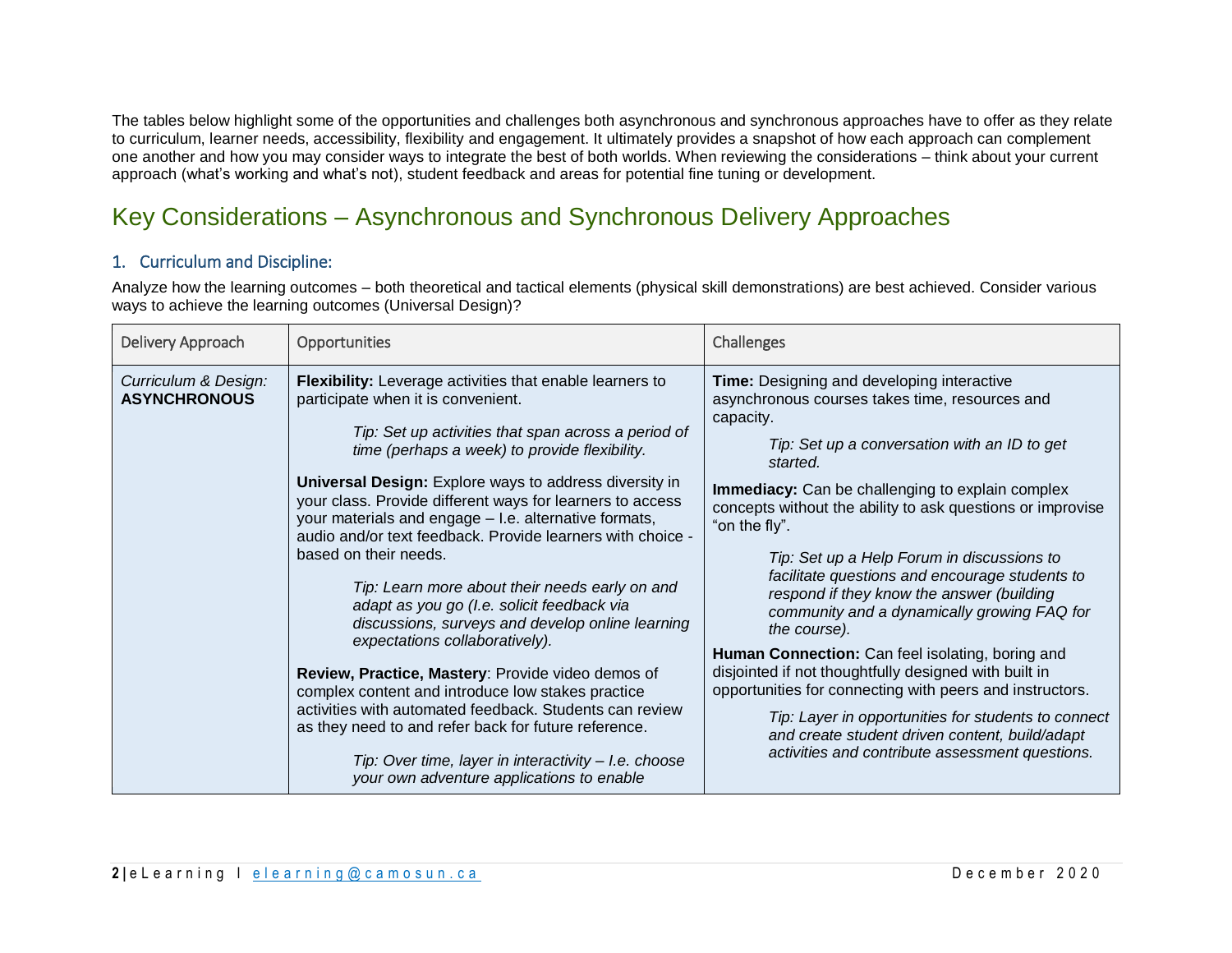| Delivery Approach                          | Opportunities                                                                                                                                                                                                                                                                                                                                                                                                                                                                                                                                                                                                                                                                                                                                                                                                                                                                                                                                                                                                                                                | Challenges                                                                                                                                                                                                                                                                                                                                                                                                                                                                                                                                                                                                                                                                                                                                                                                                                                                                                                                                                                                                                                                                    |
|--------------------------------------------|--------------------------------------------------------------------------------------------------------------------------------------------------------------------------------------------------------------------------------------------------------------------------------------------------------------------------------------------------------------------------------------------------------------------------------------------------------------------------------------------------------------------------------------------------------------------------------------------------------------------------------------------------------------------------------------------------------------------------------------------------------------------------------------------------------------------------------------------------------------------------------------------------------------------------------------------------------------------------------------------------------------------------------------------------------------|-------------------------------------------------------------------------------------------------------------------------------------------------------------------------------------------------------------------------------------------------------------------------------------------------------------------------------------------------------------------------------------------------------------------------------------------------------------------------------------------------------------------------------------------------------------------------------------------------------------------------------------------------------------------------------------------------------------------------------------------------------------------------------------------------------------------------------------------------------------------------------------------------------------------------------------------------------------------------------------------------------------------------------------------------------------------------------|
|                                            | learners to try out new skills and concepts in a<br>safe environment.<br><b>Organization:</b> Forces instructors to be increasingly<br>organized about sequencing, flow, assignment<br>instructions and communication, etc.<br>Tip: Creating a course schedule at-a-glance is a<br>great way to get a sense of the flow and<br>sequencing of the course.                                                                                                                                                                                                                                                                                                                                                                                                                                                                                                                                                                                                                                                                                                     |                                                                                                                                                                                                                                                                                                                                                                                                                                                                                                                                                                                                                                                                                                                                                                                                                                                                                                                                                                                                                                                                               |
| Curriculum & Design:<br><b>SYNCHRONOUS</b> | Immediacy: Provide immediate feedback and dialogue;<br>can save time especially when students are struggling<br>with specific elements in the course. Requires learners to<br>be comfortable enough to come forward.<br>Tip: Offer learners the opportunity to connect<br>privately or within a virtual office hour (based on<br>their comfort level for asking questions).<br>React in "Real-time": Can provide real-time<br>demonstrations and ability to improvise and adapt "on the<br>fly" based on learner feedback.<br>Tip: Record where possible to capture the<br>moment for those who may miss it or need to<br>digest at their own pace.<br>Less Overhead: Can adapt traditional materials to<br>transition into synchronous (re-use materials a bit more<br>readily if presenting complex content via MS PowerPoint,<br>etc) but keep in mind accessibility.<br>Tip: Consider streamlining your PPT<br>presentations to the most important material -<br>this will focus your sessions and keep your<br>learners engaged and with you. Offer the | Accessibility: Synchronous can be challenging for<br>learners with hearing, visual, and other challenges.<br>High Stakes Learning: Relying solely on synchronous<br>delivery of your materials can be challenging when<br>technical issues arise.<br>Tip: Think about providing materials in an<br>alternative format and reviewing only critical<br>pieces in "real-time" to give learners time to<br>prepare and also review after sessions. It also<br>serves as a good "Plan B" when synchronous<br>sessions cannot be held.<br><b>Engagement:</b> A bit more restrictive than a traditional<br>face-to-face environment, keeping learners actively<br>engaged "on screen" (instead of passively listening) can<br>be challenging.<br>Tip: Offer more opportunity for discussion and<br>sharing rather than lecture-based sessions.<br>Focus on hands-on strategies - have learners<br>solve problems in small group settings (using<br>break out rooms or the other means) and report<br>back to the larger class, creating accountability<br>and tangible action items. |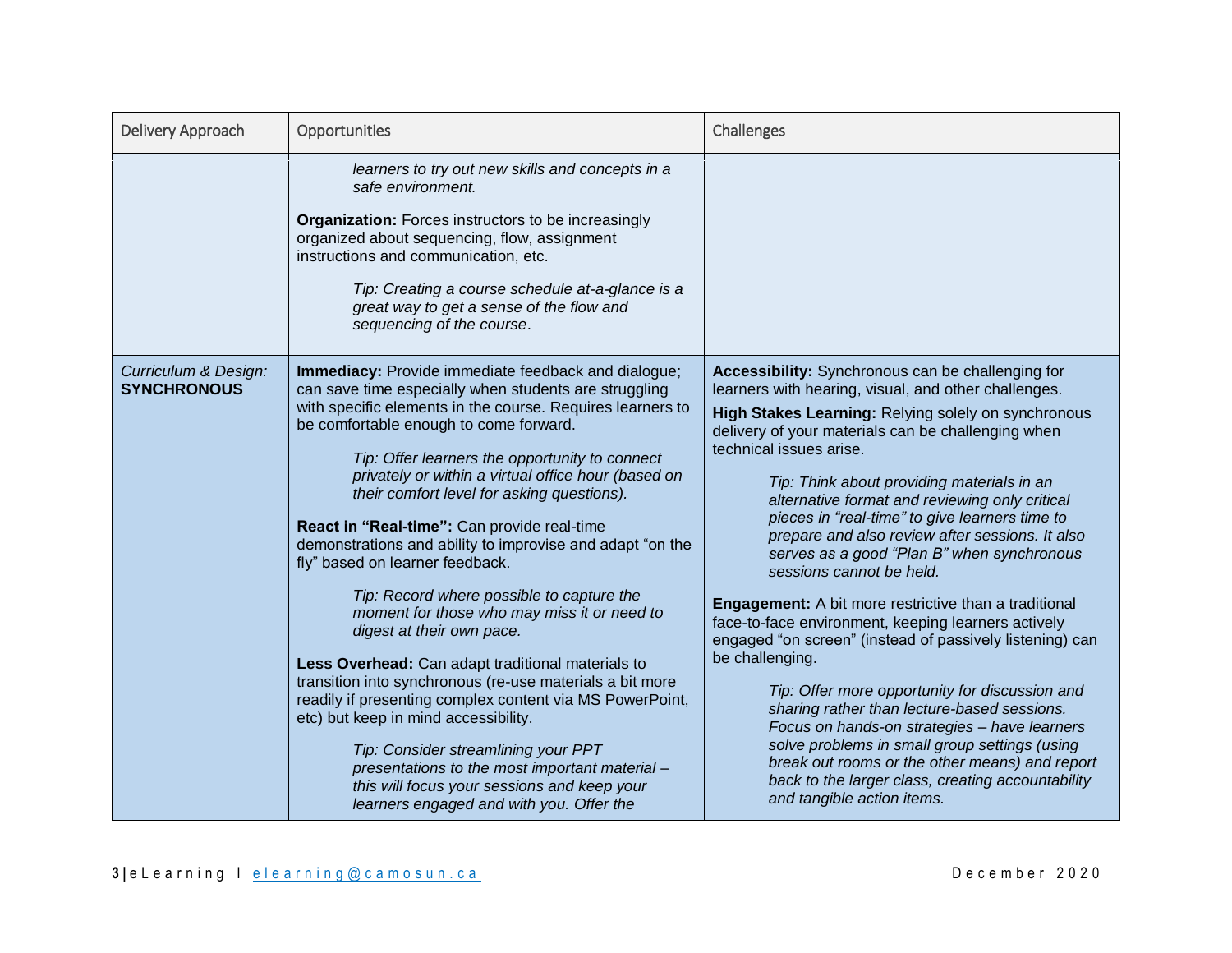| Delivery Approach | Opportunities                                                         | Challenges |
|-------------------|-----------------------------------------------------------------------|------------|
|                   | remaining material asynchronously via content in<br>D <sub>2</sub> L. |            |

#### 2. Learner Needs:

Examine learning styles, skill levels, abilities, the digital divide, geographical location and other preferences.

| Delivery Approach                     | Opportunities                                                                                                                                                                                                                                                                                                                                                                                                                                                                                                                                                                                                                                                                                                                                                                                                                                                                                                                                                                                                                                                             | <b>Challenges</b>                                                                                                                                                                                                                                                                                                                                                                                                                                                                                                                                                                                                                                                                                                                                                                                                                                                                                                                                                                                                                                                                                                        |
|---------------------------------------|---------------------------------------------------------------------------------------------------------------------------------------------------------------------------------------------------------------------------------------------------------------------------------------------------------------------------------------------------------------------------------------------------------------------------------------------------------------------------------------------------------------------------------------------------------------------------------------------------------------------------------------------------------------------------------------------------------------------------------------------------------------------------------------------------------------------------------------------------------------------------------------------------------------------------------------------------------------------------------------------------------------------------------------------------------------------------|--------------------------------------------------------------------------------------------------------------------------------------------------------------------------------------------------------------------------------------------------------------------------------------------------------------------------------------------------------------------------------------------------------------------------------------------------------------------------------------------------------------------------------------------------------------------------------------------------------------------------------------------------------------------------------------------------------------------------------------------------------------------------------------------------------------------------------------------------------------------------------------------------------------------------------------------------------------------------------------------------------------------------------------------------------------------------------------------------------------------------|
| Learner Needs:<br><b>ASYNCHRONOUS</b> | Flexibility: Learners can work at their own pace or within<br>a course schedule set out by the instructor enabling<br>student to organize their time around milestone and due<br>dates).<br>Tip: Create a course schedule at-a-glance to<br>highlight key dates, activities and topics. Students<br>also love the checklist tool - integrate this on a<br>weekly basis to keep everyone on track.<br>Variety: Integrate a variety of content, assessments and<br>activities that can appeal to various learning styles and<br>preferences.<br>Tip: Layer in variety over time. You may consider<br>integrating various forms of media to liven up dry<br>material and eventually build in more as time<br>permits.<br>Practice, Review and Mastery: Provide conditionally<br>released content and activities to customize learning<br>paths and pacing of material (for students who may want<br>to move ahead or require more time).<br>Tip: Students who need more practice can take<br>unlimited attempts on a quiz or activity without<br>the knowledge of the class. | Timely Support: Students who require additional help<br>will have to schedule time with their instructor and<br>potentially wait for responses. This can be a source of<br>frustration for learners who have scheduled time to work<br>on their courses but it may not align with when help can<br>be provided.<br>Time Management: Courses with heavy complex<br>content, large numbers of assignments, frequent<br>asynchronous discussions can be a source of stress.<br>Juggling multiple courses can also be extremely<br>challenging.<br>Tip: Provide some structure to keep learners on<br>track, including checklists, weekly course-check-<br>ins and a Help Forum to keep students<br>connected, while online.<br>Motivation: Staying motivated in an online environment<br>can be challenging. Providing learners with the ability to<br>interact in different ways with content, activities and<br>assessments keeps things interesting but also takes time<br>to develop.<br>Tip: Involve students in the development process<br>to co-create and enable them to see themselves<br>in the course materials. |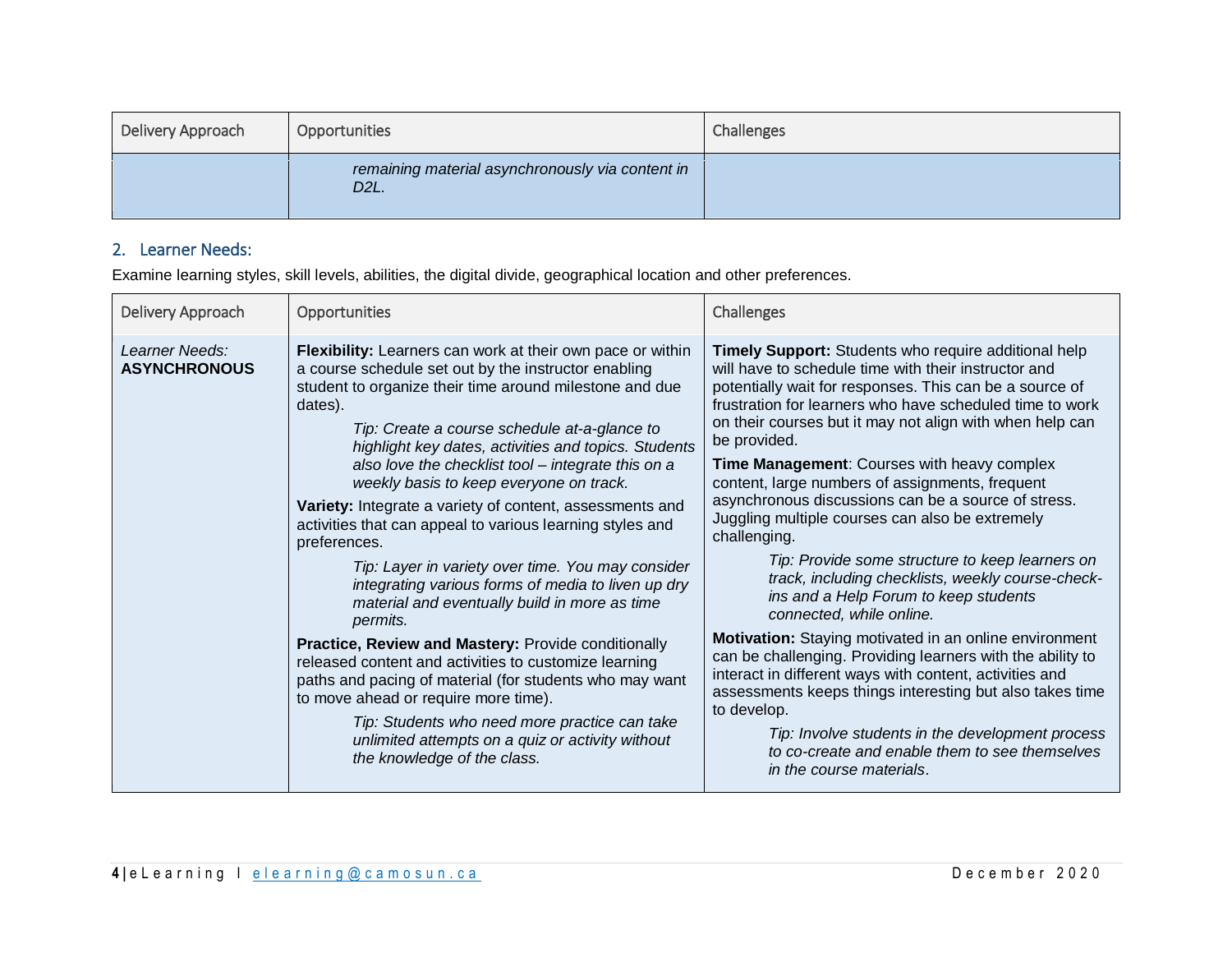| Delivery Approach                    | Opportunities                                                                                                                                                                                                                                                                                                                                                                                                                                                                                                                                                                                                                                                                                                                                                                                                                                                                                                                                                                                                                                                                                                                                                                                 | Challenges                                                                                                                                                                                                                                                                                                                                                                                                                                                                                                                                                                                                                                                                                                                                                                                                                                                                                                                                                                                                                                                                                                                                                                                                                                                                                                                                                                                                                                                                                                                                                                                                                                                                                                         |
|--------------------------------------|-----------------------------------------------------------------------------------------------------------------------------------------------------------------------------------------------------------------------------------------------------------------------------------------------------------------------------------------------------------------------------------------------------------------------------------------------------------------------------------------------------------------------------------------------------------------------------------------------------------------------------------------------------------------------------------------------------------------------------------------------------------------------------------------------------------------------------------------------------------------------------------------------------------------------------------------------------------------------------------------------------------------------------------------------------------------------------------------------------------------------------------------------------------------------------------------------|--------------------------------------------------------------------------------------------------------------------------------------------------------------------------------------------------------------------------------------------------------------------------------------------------------------------------------------------------------------------------------------------------------------------------------------------------------------------------------------------------------------------------------------------------------------------------------------------------------------------------------------------------------------------------------------------------------------------------------------------------------------------------------------------------------------------------------------------------------------------------------------------------------------------------------------------------------------------------------------------------------------------------------------------------------------------------------------------------------------------------------------------------------------------------------------------------------------------------------------------------------------------------------------------------------------------------------------------------------------------------------------------------------------------------------------------------------------------------------------------------------------------------------------------------------------------------------------------------------------------------------------------------------------------------------------------------------------------|
| Learner Needs:<br><b>SYNCHRONOUS</b> | Human Connection and Support: Facilitating weekly<br>course check-in opportunities (which can be short) can<br>provide students with a level of comfort in knowing they<br>will have the opportunity to ask questions, connect with<br>peers and feel a sense of community on a consistent<br>basis.<br>Ability to Record: Sessions can be recorded for those<br>who cannot attend or for learners who simply want to<br>review at their leisure.<br>Tip: Recorded sessions can provide a nice<br>resource for learners (perhaps to study for<br>exams) and also serve as a storyboard for<br>development of future resources (asynchronous<br>materials).<br><b>Immediate Gratification with Less Overhead:</b><br>Synchronous sessions can feel immediately gratifying<br>and can require less preparation than asynchronous<br>delivery approaches. For instructors transitioning from<br>face-to-face classroom delivery, this may feel comforting<br>while the learning the technology elements (may feel<br>daunting at first).<br>Tip: Hold a "low stakes" play session to learn how<br>to use the tools and build confidence, test out<br>audio, video, chat and other functionality. | Technical Issues: May arise on a moments' notice.<br>There can be bandwidth issues, computer access and<br>audio issues. Take into account the learning involved with<br>using headsets, mastering audio, dealing with feedback<br>and video.<br>Tip: Hold a "low stakes" play session to learn how<br>to use the tools and build confidence with using<br>the tools.<br>It can be uncomfortable: Not all learners feel<br>comfortable with using video, a microphone and/or being<br>recorded. Learners may not want to ask questions in front<br>of their peers in fear of embarrassment (similar to a face-<br>to-face environment).<br>Tip: Offer others ways for learners to ask<br>questions whether it be privately or through a<br>Help Forum in discussions, etc. Sometimes the<br>best questions or reflections come after face-to-<br>face interactions.<br>Accessibility: Learners who have visual, auditory and<br>other challenges may not be able to participate at all<br>and/or struggle to keep up - this warrants thoughtful<br>consideration and accommodation (such as transcription<br>and other supports, etc).<br>Catering towards different learning styles can also be a<br>challenge.<br>Tip: Poll your students to learn more about their<br>needs. Partner with CAL to ensure<br>accommodations are set up. Blending in<br>asynchronous learning provides more of a<br>balance and takes the pressure off learners (and<br>instructors). Meet with an ID to discuss<br>accessibility strategies.<br>Personal Circumstances: learners may find themselves<br>in situations that may limit their ability to attend "face-to-<br>face" - they may have demanding jobs, small children at |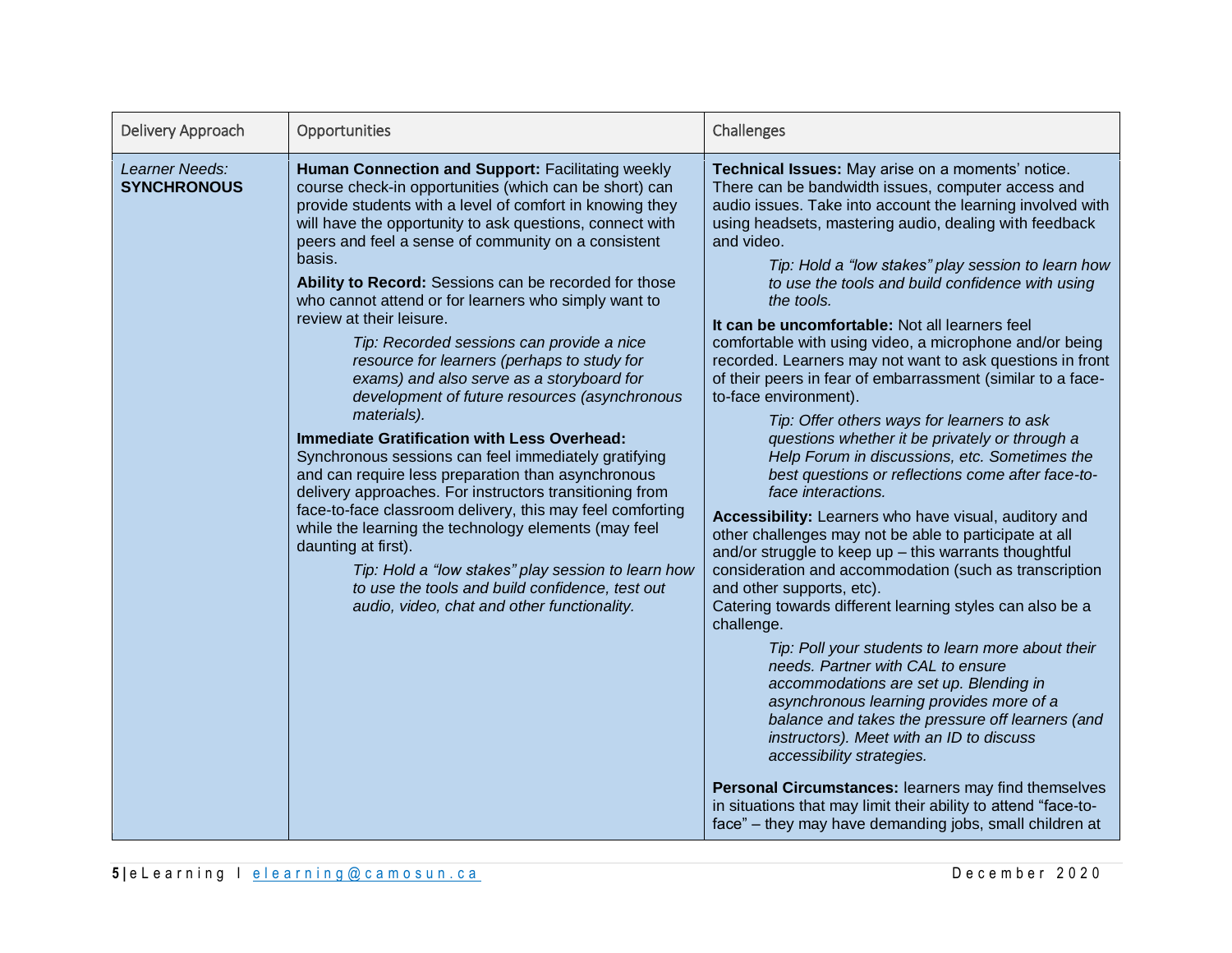| Delivery Approach | Opportunities | Challenges                                                                                                                                                                                                                  |
|-------------------|---------------|-----------------------------------------------------------------------------------------------------------------------------------------------------------------------------------------------------------------------------|
|                   |               | home, elderly parents, home environment that does not<br>provide privacy.<br>Tip: Offering recordings of your sessions may<br>alleviate some of the pressure learners feel when<br>they cannot attend synchronous sessions. |

### 3. Flexibility and Engagement:

Explore approaches that enable students to choose how, when, and where they study.

| Delivery Approach                                   | Opportunities                                                                                                                                                                                                                                                                        | Challenges                                                                                                                                                                                                                                                       |
|-----------------------------------------------------|--------------------------------------------------------------------------------------------------------------------------------------------------------------------------------------------------------------------------------------------------------------------------------------|------------------------------------------------------------------------------------------------------------------------------------------------------------------------------------------------------------------------------------------------------------------|
| Flexibility &<br>Engagement:<br><b>ASYNCHRONOUS</b> | <b>Creativity and Variety:</b> Integrate a variety of content,<br>assessments and activities that can appeal to various<br>learning styles and preferences.                                                                                                                          | Time and Planning: Designing and developing<br>interactive asynchronous courses takes time, resources<br>and capacity.                                                                                                                                           |
|                                                     | Tip: Layer in variety over time. You may consider<br>integrating various forms of media to liven up dry<br>material, leverage your students to create/share<br>materials and eventually build in more as time<br>permits.<br><b>Students as co-creators:</b> Putting students in the | Tip: More interactive learning elements can be<br>layered in over time as the course evolves.<br>Instructors can collaboratively develop and<br>leverage master course materials and also<br>incorporate student creations as ways to address<br>this challenge. |
|                                                     | driver's seat as creators enables a wealth of ideas to<br>emerge and adds a twist of fun.<br>Tip: Incorporate assignments that enable learners                                                                                                                                       | Less is More: Striking a balance between creating<br>engaging and interactive experiences takes careful<br>consideration and often a bit of trial and error. Too much                                                                                            |
|                                                     | to collaboratively build material, case studies,<br>scenarios, discussion activities and even<br>assessments.                                                                                                                                                                        | engagement can be exhausting and leave everyone<br>involved feeling depleted.<br>Tip: Be selective and remember quality over                                                                                                                                     |
|                                                     | <b>Practice and Pacing: Instructors can layer in scaffolding</b><br>for learners who need it via Content (additional<br>resources), Quizzing, and Assignments using Conditional<br>Release in D2L.                                                                                   | quantity. Integrate a few engaging discussions<br>that enable learners to really evolve the topic at<br>hand are better than weekly discussions (that can<br>be exhausting).                                                                                     |
|                                                     | Tip: Whether it is providing more attempts on a<br>quiz, conditionally releasing additional material                                                                                                                                                                                 | <b>Check the Pulse</b> – It may feel like learners are absent at<br>times if not "actively engaging" in real-time or responding                                                                                                                                  |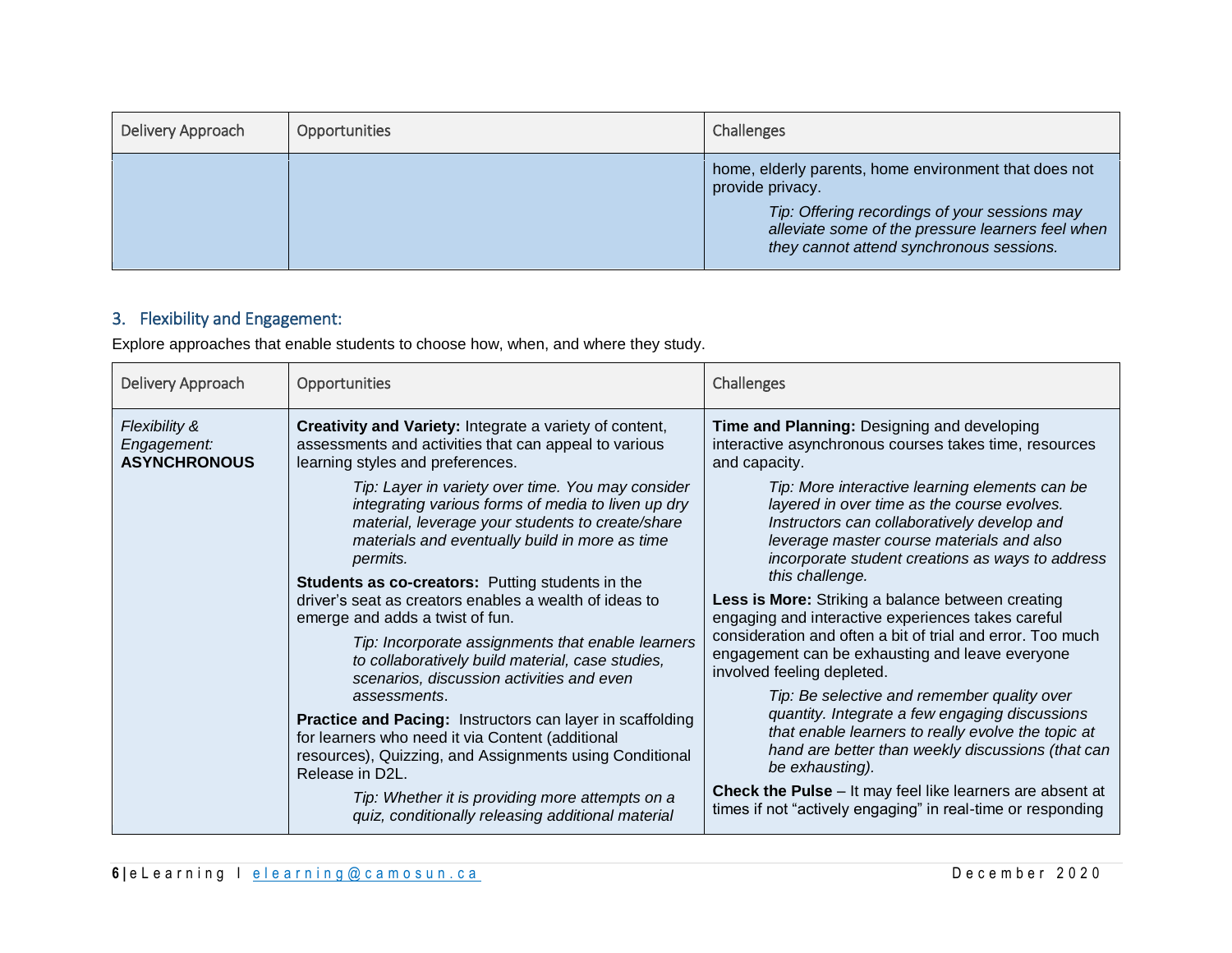| Delivery Approach                                  | Opportunities                                                                                                                                                                                                                                                                                                                                                                                                                                                                                                                                                                                                                                                                                                                                                                                                                                                                                                                                                                                            | Challenges                                                                                                                                                                                                                                                                                                                                                                                                                                                                                                                                                                                                                                                                                                                                                                                                                                                                                                                                                                                                                                                                 |
|----------------------------------------------------|----------------------------------------------------------------------------------------------------------------------------------------------------------------------------------------------------------------------------------------------------------------------------------------------------------------------------------------------------------------------------------------------------------------------------------------------------------------------------------------------------------------------------------------------------------------------------------------------------------------------------------------------------------------------------------------------------------------------------------------------------------------------------------------------------------------------------------------------------------------------------------------------------------------------------------------------------------------------------------------------------------|----------------------------------------------------------------------------------------------------------------------------------------------------------------------------------------------------------------------------------------------------------------------------------------------------------------------------------------------------------------------------------------------------------------------------------------------------------------------------------------------------------------------------------------------------------------------------------------------------------------------------------------------------------------------------------------------------------------------------------------------------------------------------------------------------------------------------------------------------------------------------------------------------------------------------------------------------------------------------------------------------------------------------------------------------------------------------|
|                                                    | and resources - you can help learners of all<br>levels and cater to their needs more readily.                                                                                                                                                                                                                                                                                                                                                                                                                                                                                                                                                                                                                                                                                                                                                                                                                                                                                                            | to discussions. However, more often than not - they are<br>being active - whether it may be reviewing material,<br>doing research, connecting with peers outside of the<br>course site, etc.<br>Tip: Solicit informal feedback early on in the term<br>to see how things are going and make<br>adjustments as you go.                                                                                                                                                                                                                                                                                                                                                                                                                                                                                                                                                                                                                                                                                                                                                      |
| Flexibility &<br>Engagement:<br><b>SYNCHRONOUS</b> | <b>Structure:</b> Having a consistent weekly schedule can<br>assist with time management and help learners prioritize<br>their time. Especially for those learners who thrive on<br>routine, having a built-in schedule will help relieve anxiety<br>associated with juggling multiple courses while also<br>providing a concrete way to connect each week with<br>peers and their instructor.<br>Tip: Create a course schedule at-a-glance to<br>highlight key dates, activities and topics. Students<br>also love the checklist tool - integrate this on a<br>weekly basis to keep everyone on track.<br>Group Work: Students can connect and work on<br>assignments, brainstorm ideas in real-time.<br>Review Recordings at your Convenience: Recording<br>synchronous sessions enables learners to review, digest<br>and study at their own pace.<br>Tip: Learners who miss the live session can<br>review as well. Make sure to let learners know<br>sessions will be recorded for review purposes. | Timing: Requiring learners to be on screen at a specific<br>day and time each week can be extremely restricting. Not<br>all learners will be able to make the session times. Some<br>may experience technical issues, etc.<br><b>Engagement:</b> A bit more restrictive than a traditional<br>face-to-face environment, keeping learners actively<br>engaged "on screen" (instead of passively listening) can<br>be challenging, even with the best intentions with break-<br>out rooms, etc.<br>Participation Levels will Vary - Not all learners will feel<br>comfortable with speaking in front of the class whether it<br>be by audio, video or chat.<br>Tip: Keep your sessions student-centered with<br>the goal of making the time together worthwhile.<br>Focusing your synchronous sessions on topics<br>that will be of interest or student driven<br>discussions I.e. hosting a Q/A in preparation for<br>an upcoming assignment or assessment, inviting<br>a guest speaker (students can ask the questions)<br>or troubleshooting complex problems or content. |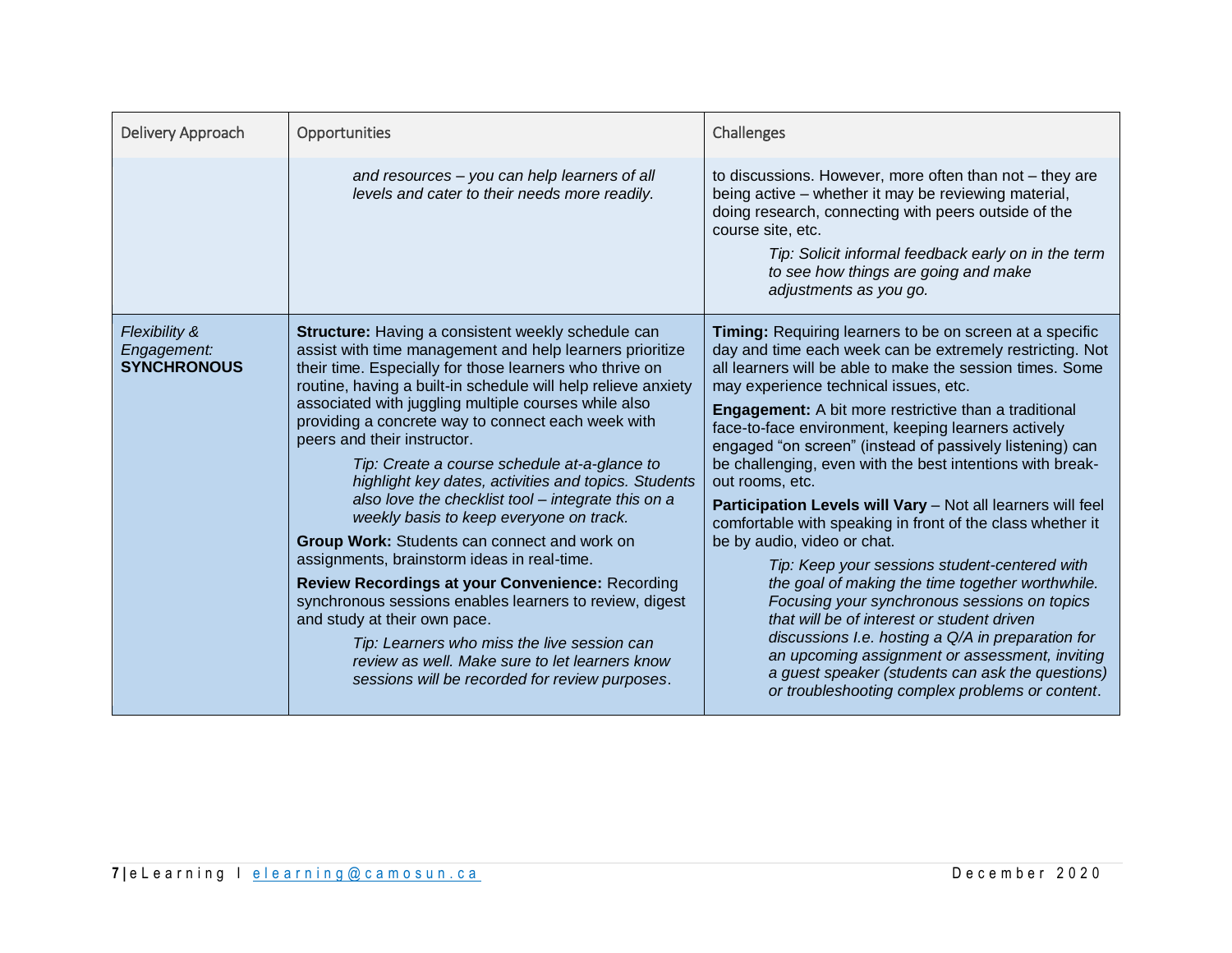#### 4. Accessibility and Inclusion:

Ensure all students can access their online content and educational technologies regardless of their location, experience, device, economic situation or abilities.

| Delivery Approach                                    | Opportunities                                                                                                                                                                                                                                                                                                                                                                                                                                                                                                                                                                                                                                                                                                                                                                                                                                                                                                                                                                                                                                            | Challenges                                                                                                                                                                                                                                                                                                                                                                                                                                                                                                                                                                                                                                                                                                                                                                                                                                                                                                                                   |
|------------------------------------------------------|----------------------------------------------------------------------------------------------------------------------------------------------------------------------------------------------------------------------------------------------------------------------------------------------------------------------------------------------------------------------------------------------------------------------------------------------------------------------------------------------------------------------------------------------------------------------------------------------------------------------------------------------------------------------------------------------------------------------------------------------------------------------------------------------------------------------------------------------------------------------------------------------------------------------------------------------------------------------------------------------------------------------------------------------------------|----------------------------------------------------------------------------------------------------------------------------------------------------------------------------------------------------------------------------------------------------------------------------------------------------------------------------------------------------------------------------------------------------------------------------------------------------------------------------------------------------------------------------------------------------------------------------------------------------------------------------------------------------------------------------------------------------------------------------------------------------------------------------------------------------------------------------------------------------------------------------------------------------------------------------------------------|
| Accessibility &<br>Inclusion:<br><b>ASYNCHRONOUS</b> | <b>Universal Design:</b> Explore ways to address diversity in<br>your classroom. Explore different options for learners to<br>access your materials, consider audio and/or text<br>feedback and different ways of communicating with your<br>learners. Incorporate learning that provides elements of<br>choice - based on their needs.<br>Tip: Incorporate initial activities to learn more<br>about their needs (I.e. via discussions, surveys,<br>develop online learning expectations).<br>Flexibility: Can enable learners to choose when they can<br>participate but keep in mind the digital divide still exists<br>(regardless of approach).<br>Tip: If they do not have regular access to a<br>computer, course time may be structured around<br>their local library (depending on availability).<br>Connect learners with student service supports.<br>Practice & Review: Conditionally release content and<br>activities to customize learning paths and pacing of<br>material (for students who want to move ahead or require<br>more time). | Time and Planning: Adapting and/or retrofitting courses<br>to make them more accessible takes time and can evolve<br>over time. Start small – this may be transitioning your print<br>materials to ensure they are accessible, incorporating<br>transcripts and editing captioning for videos.<br>Tip: Leverage tools such as Ally and review your<br>accessibility report in D2L to learn more about<br>where to start with your materials. Prioritize and<br>review learner feedback.<br>Stay Connected and Accessible: Make sure to stay<br>connected with your learners to ensure they are<br>progressing and not coming up against barriers.<br>Tip: Offering weekly virtual office hours or optional<br>course check-ins are simple ways to be<br>accessible to your students.<br>A help forum in discussions can be set up to post<br>questions, concerns and build a sense of<br>community outside of the regular course activities. |
| Accessibility &<br>Inclusion:<br><b>SYNCHRONOUS</b>  | Immediacy and Human Connection: Being able to chat,<br>discuss and "see" the class in real-time can provide a<br>sense of community and enforces to learners they are not<br>embarking on their journey alone.<br>Tip: If you have group work in your class you can<br>set up group spaces (that are open ended) so                                                                                                                                                                                                                                                                                                                                                                                                                                                                                                                                                                                                                                                                                                                                      | Technical Issues: High stakes software can mean<br>technical issues may arise unexpectedly. There can be<br>bandwidth issues, computer access and headset issues.<br>Learning how to use headsets, master audio, deal with<br>feedback and video should also be considered.<br>Tip: Hold a "low stakes" play session to learn how<br>to use the tools and build confidence, test out                                                                                                                                                                                                                                                                                                                                                                                                                                                                                                                                                         |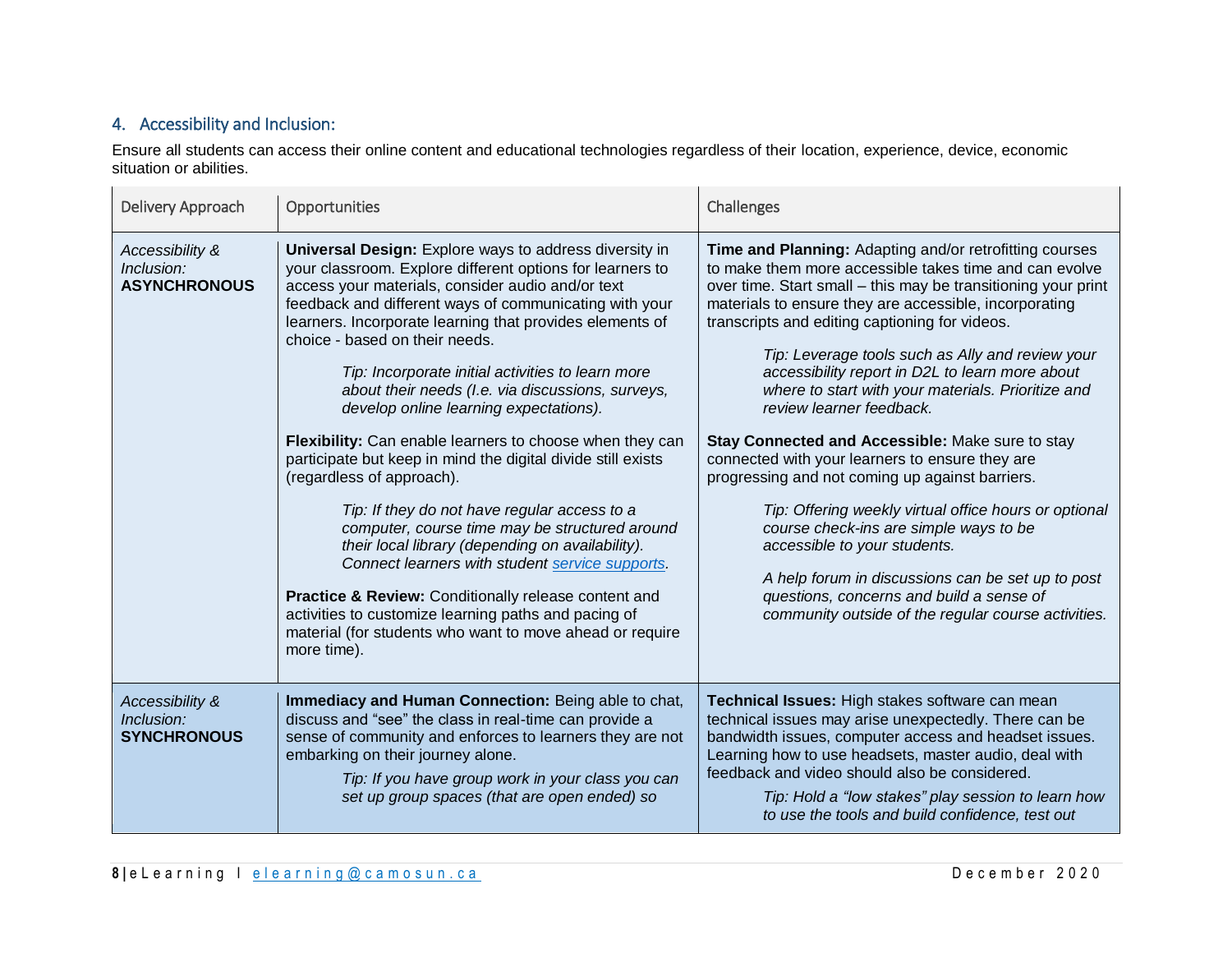| Delivery Approach | Opportunities                                                                                                                                                                                                                                                                                                                                                                                                                                                                                                                                                                                                                                                                                                | Challenges                                                                                                                                                                                                                                                                                                                                                                                                                                                                                                                                                                                                                                                                                                                                                                                                                                                                                                                                                                                                                                                                                                                                                                                                                                                                                                                                                                                                                                                                                                                                                                        |
|-------------------|--------------------------------------------------------------------------------------------------------------------------------------------------------------------------------------------------------------------------------------------------------------------------------------------------------------------------------------------------------------------------------------------------------------------------------------------------------------------------------------------------------------------------------------------------------------------------------------------------------------------------------------------------------------------------------------------------------------|-----------------------------------------------------------------------------------------------------------------------------------------------------------------------------------------------------------------------------------------------------------------------------------------------------------------------------------------------------------------------------------------------------------------------------------------------------------------------------------------------------------------------------------------------------------------------------------------------------------------------------------------------------------------------------------------------------------------------------------------------------------------------------------------------------------------------------------------------------------------------------------------------------------------------------------------------------------------------------------------------------------------------------------------------------------------------------------------------------------------------------------------------------------------------------------------------------------------------------------------------------------------------------------------------------------------------------------------------------------------------------------------------------------------------------------------------------------------------------------------------------------------------------------------------------------------------------------|
|                   | learners can connect outside of scheduled<br>activities.<br>Review and Digest: Recording - can be used to review<br>materials at their convenience.<br>Tip: Offer the option for learners to follow-up with<br>their instructor if they have specific questions<br>and/or post on a Help Forum so no one is left<br>behind.<br><b>Engage your Learners: Provide a variety of ways to</b><br>enable learners to contribute to conversations online (chat,<br>audio, whiteboard, polling, etc), provide class-wide and<br>private options to cater to different comfort levels.<br>Tip: Give students "breathing space" to respond<br>and answer questions to avoid the feeling of being<br>put "on the spot". | audio, video, chat. Have a back-up<br>communication plan when technical issues arise<br>and alternative ways for learners to learn about<br>the content missed (posting materials in Content<br>and you may consider delivering a short Kaltura<br>capture video to contextualize the material).<br>Accessibility: Learners who have visual, auditory<br>challenges may not be able to participate at all and<br>struggle to keep up $-$ this is a critical challenge that<br>warrants thoughtful consideration and accommodation<br>(such as real-time transcription, etc).<br>Tip: Try to solicit feedback from your learners<br>early on to better understand their needs.<br>Learners may choose to not self-identify but<br>quietly struggle. Being accessible and opening the<br>conversation is a start. Check in with CAL and<br>CETL for additional support strategies.<br>Learning Styles: Catering towards different learning<br>styles is challenging. Blending in asynchronous learning<br>provides more of a balance and takes the pressure off<br>learners (and instructors).<br>It can be uncomfortable: Not all learners feel<br>comfortable with using video, a microphone and being<br>recorded. Learners may not want to ask questions in front<br>of their peers in fear of embarrassment (similar to a face-<br>to-face environment).<br>Tip: Offer other ways for learners to ask questions<br>and express concerns (whether it be privately<br>connecting with an instructor, posting questions in<br>a Help Forum or completing an anonymous<br>survey). |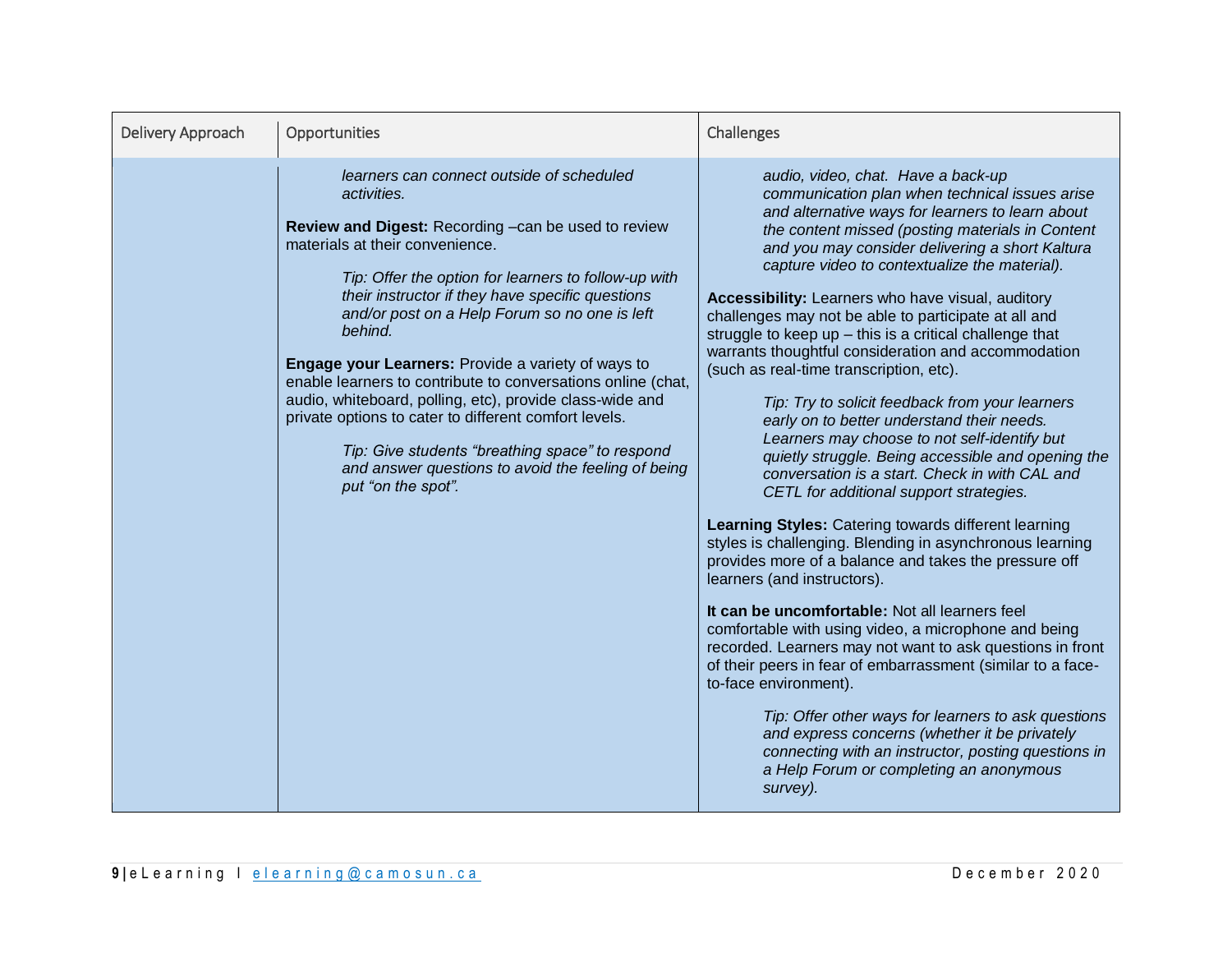| Delivery Approach | Opportunities | Challenges                                                                                                                                                                                                                                                                                                                                           |
|-------------------|---------------|------------------------------------------------------------------------------------------------------------------------------------------------------------------------------------------------------------------------------------------------------------------------------------------------------------------------------------------------------|
|                   |               | Personal Circumstances: learners may find themselves<br>in situations that may limit their ability to attend "face-to-<br>face" - they may have demanding jobs, small children at<br>home, elderly parents, home environment that does not<br>provide privacy.<br>Tip: record your sessions and make it available for<br>learners who cannot attend. |

### Fine Tuning Your Delivery Strategy – Moving Forward

**Reflect on your experience teaching online.** Start off by examining what has worked the past two terms. Also think about the most urgent issues you or your students are experiencing that need to be addressed for the next term. Some questions to consider and help prioritize your efforts:

- Where do your students struggle the most?
- Are there elements of the course that are overwhelming (for you and/or your learners)?
- Are there elements of the course that could be more interesting to keep learners engaged?

**Blend, fine tune and strengthen**. Consider how blending both asynchronous and synchronous approaches might strengthen/reinforce your strategy and respond to your learner needs. In the short term, this may be simply mean incorporating some basic asynchronous learning opportunities for learners who are struggling with synchronous learning (perhaps incorporating a help forum, schedule at-a-glance or checklists) or the opportunity to review materials prior to synchronous sessions. For learner who may be struggling with asynchronous learning – consider integrating short weekly course check-ins for learners needing a bit more structure and connection.

**Think about Plan B.** This is especially important if you are facilitating the majority of your content synchronously. Post your material in content in D2L and have a communication plan and back-up activity if technical issues arise.

**Rome wasn't built in a day.** Remember that online course development evolves over time and you can always layer in more complexity as time and resourcing permits. Less is more. Don't try to do everything with every possible tool. Keep it simple, test and solicit feedback and fine tune.

**Contact us.** We are here to help. Our [helpdesk](mailto:%20elearning@camosun.ca) is available to support you with technical issues. Instructional designers are available for one-onone and group consults to help address your challenges and come up with creative solutions. There are also a wealth of resources on our [website](http://camosun.ca/about/teaching-learning/index.html) for both instructors and students. We are here to help so please make sure to reach out.